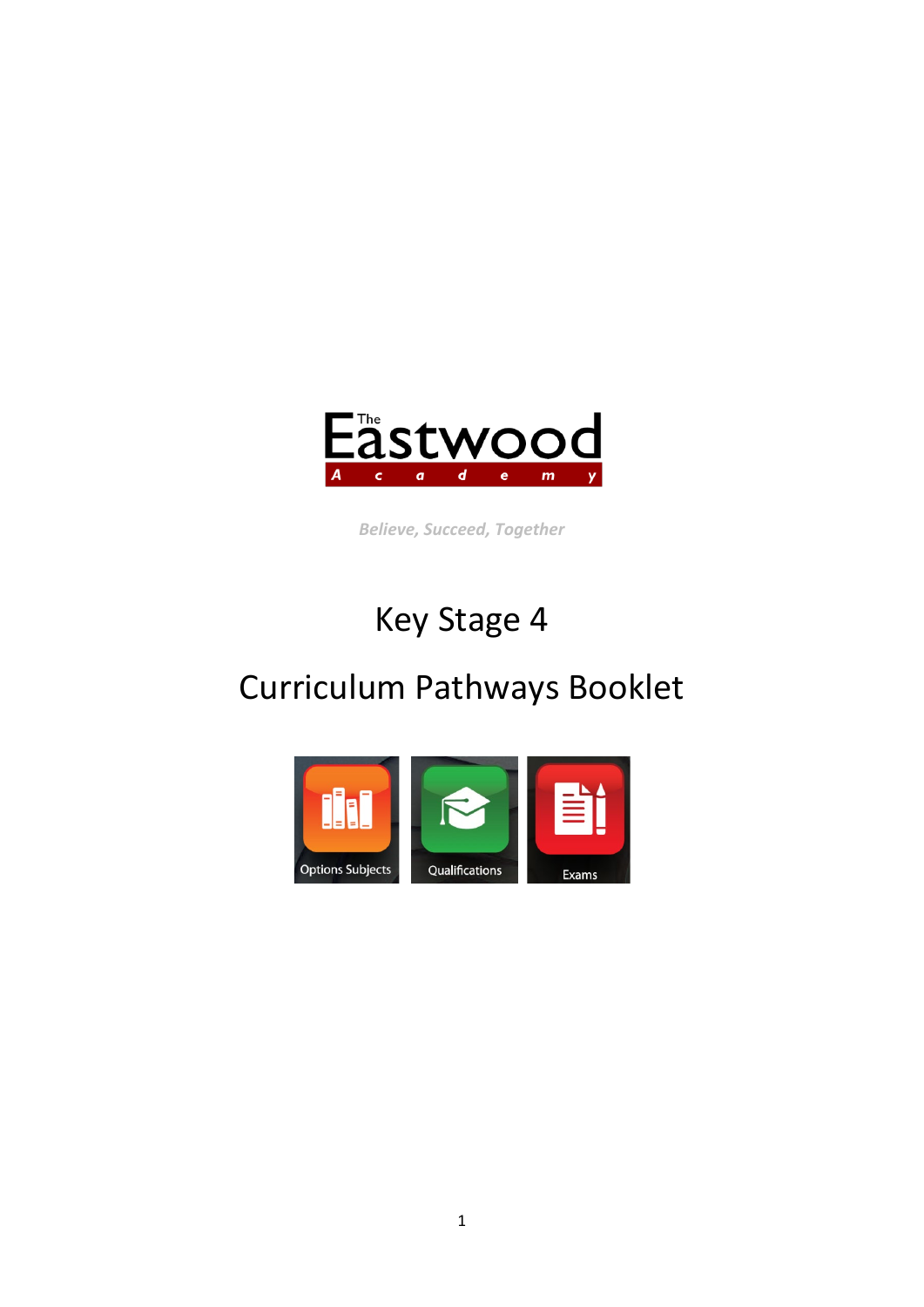# **1.1 Key Stage 4 Curriculum Structure**

The Academy operates a 3-year Key Stage 4 programme from Year 9-11. The programme is divided into two pathways – **core** (compulsory) and **personalised** (optional).

The Department for Education (DfE) recommends that pupils study between 8-10 high quality GCSEs. The Academy's KS4 programme provides pupils with the opportunity to gain up to 10 GCSEs.

| <b>Curriculum Pathway</b> | <b>Subject</b>                         | Course                 |
|---------------------------|----------------------------------------|------------------------|
| Core                      | English Language                       | <b>GCSE</b>            |
|                           | English Literature                     | <b>GCSE</b>            |
|                           | <b>Mathematics</b>                     | <b>GCSE</b>            |
|                           | <b>Combined Science</b>                | <b>GCSE</b>            |
|                           | Citizenship                            | <b>GCSE</b>            |
|                           | French                                 | <b>GCSE</b>            |
|                           | Personal Development and Enrichment    | Non-GCSE               |
|                           | <b>Recreational Physical Education</b> | Non-GCSE               |
| Personalised              | Art                                    | <b>GCSE</b>            |
|                           | <b>Business Studies</b>                | <b>GCSE</b>            |
|                           | <b>Computer Science</b>                | <b>GCSE</b>            |
|                           | Drama                                  | <b>GCSE</b>            |
|                           | <b>DT Graphic Products</b>             | <b>GCSE</b>            |
|                           | <b>Food Preparation and Nutrition</b>  | <b>GCSE</b>            |
|                           | Geography                              | <b>GCSE</b>            |
|                           | History                                | <b>GCSE</b>            |
|                           | ICT - (Creative iMedia)                | <b>Technical Award</b> |
|                           | Music                                  | <b>GCSE</b>            |
|                           | Physical Education (P.E)               | <b>GCSE</b>            |
|                           | Religious Education (R.E)              | <b>GCSE</b>            |
|                           | Sociology                              | GCSE                   |
|                           | <b>Statistics</b>                      | <b>GCSE</b>            |

# **1.2 English Baccalaureate (EBacc)**

The EBacc is a set of subjects at GCSE that keeps young people's options open for further study and future careers. It includes the following subjects:

- English Language **or** Literature.
- Mathematics.
- Combined Science.
- Modern Foreign Language (French)
- History **or** Geography.

EBacc was introduced by the DfE to *"promote achievement of a broad academic core at 16" -* [DfE EBacc Guidance](https://www.gov.uk/government/publications/english-baccalaureate-ebacc/english-baccalaureate-ebacc)

A study by the UCL Institute of Education showed that studying subjects included in the EBacc provides pupils with greater opportunities in further education and increases the likelihood that a pupil will stay on in full-time education. Further, Sutton Trust research reveals that studying the EBacc can help improve a young person's performance in English and maths.

The Government's ambition is for 75% of pupils studying the EBacc subject combination at GCSE by 2022 and 90% by 2025. Currently, 100% of pupils at Eastwood have the opportunity to study the EBacc.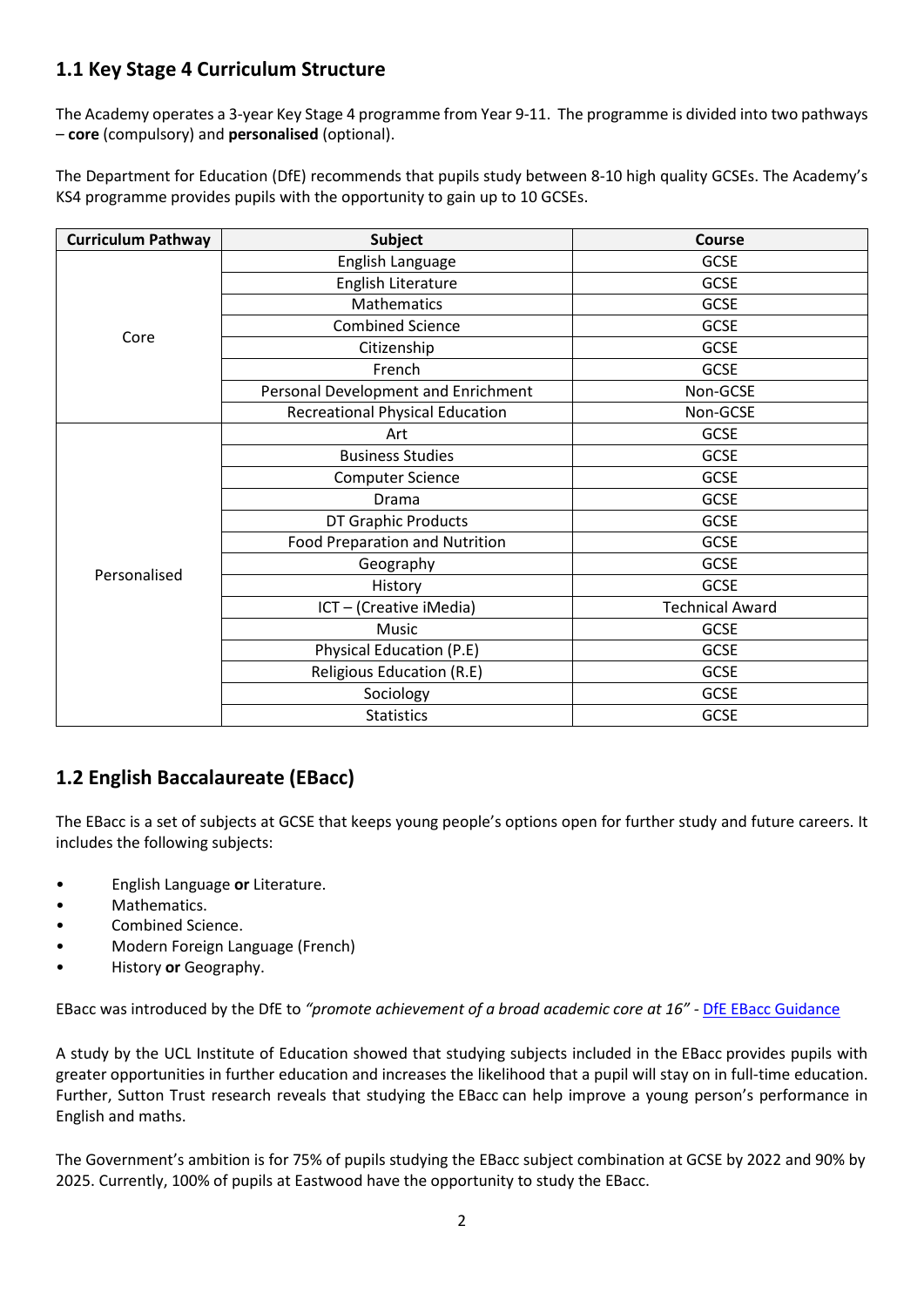# **1.3 Personalised Pathway**

The option subjects are arranged into three blocks.

| <b>Block 1</b>         | <b>Block 2</b>               | <b>Block 3</b>         |
|------------------------|------------------------------|------------------------|
| <b>Humanities</b>      | <b>Design and Technology</b> | <b>Arts</b>            |
| Geography              | <b>Graphic Products</b>      | Art                    |
| History                | Food Preparation*            | Drama                  |
|                        | Business Studies*            | Music                  |
|                        | ICT - (Creative iMedia)      | P.E                    |
|                        | <b>Statistics</b>            | R.E                    |
|                        | <b>Computer Science</b>      | Sociology              |
| 1                      |                              |                        |
| $1st$ Choice           | $1st$ Choice                 | $1st$ Choice           |
| 2 <sup>nd</sup> Choice | 2 <sup>nd</sup> Choice       | 2 <sup>nd</sup> Choice |
|                        | 3rd Choice                   | 3rd Choice             |

Pupils have to choose **three** subjects - **one** from each block.

\*Demand for **Food Preparation** and **Business** is high and therefore these are not available as a 2nd or 3rd choice.

Pupils should use the information in this booklet and the flow chart below, to help in the decision-making process.

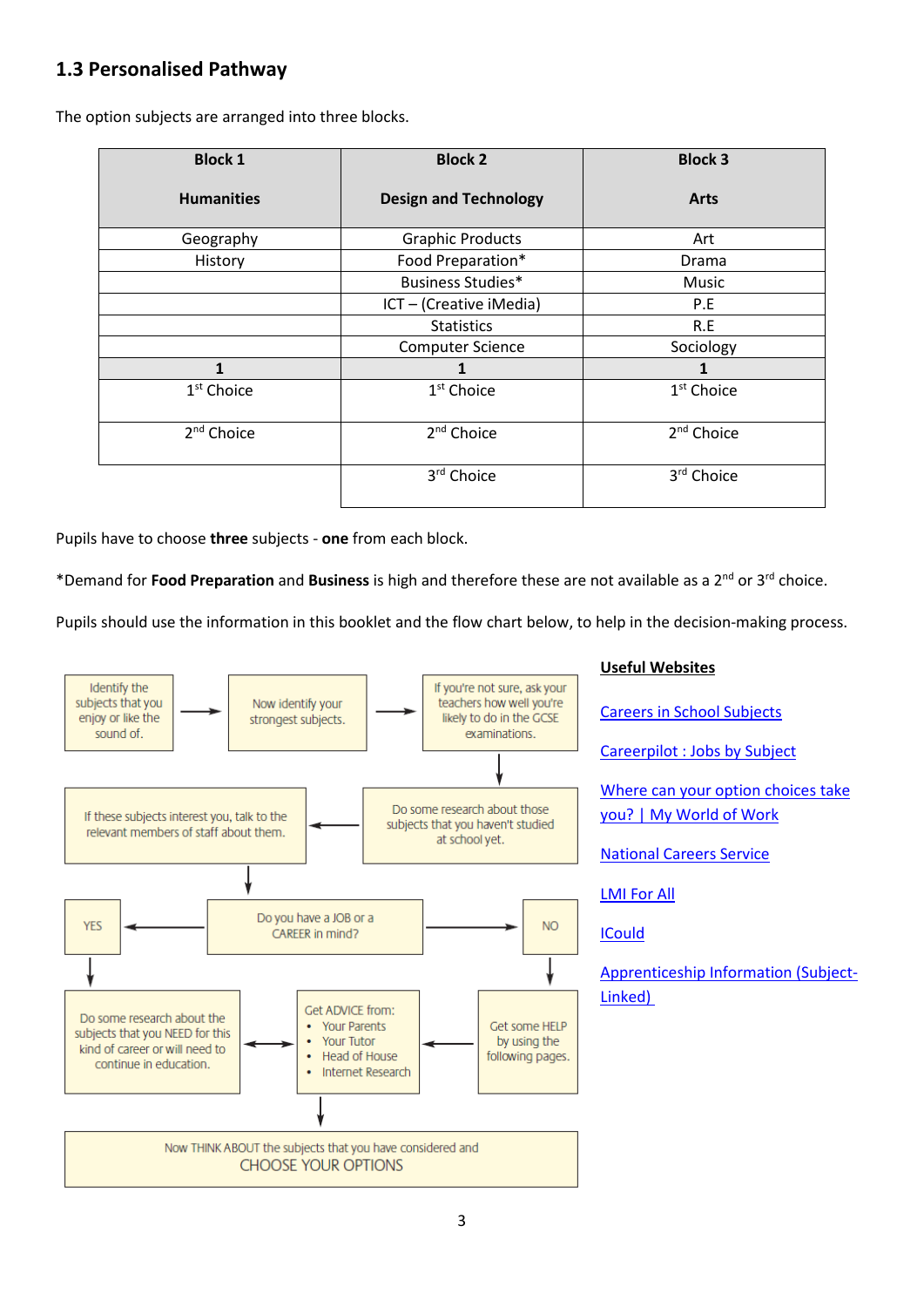# **Art**

# **Examination Board and Specification Number**

# [AQA 8202](http://filestore.aqa.org.uk/resources/art-and-design/specifications/AQA-ART-GCSE-SP-2016.PDF)

# **Overview**

In Fine Art GCSE, pupils will explore a range of materials, techniques and processes whilst developing their contextual knowledge and critical understanding. Pupils will develop their knowledge of contemporary and traditional artists, improving their visual literacy and gaining a better understanding of the visual and creative world.

Pupils will be encouraged to use a wide range of materials and refine their skills, producing artworks that are relevant and personal to them in individual projects, projects that are reflective of their experiences, identities, cultures and aspirations. By working in this way, pupils will improve their practical and theoretical skills and develop into conscientious young artists.

#### **Subject Content**

- Knowledge and understanding.
- Skills.
- Titles.
- Art, craft and design.
- Fine art.
- Graphic communication.
- Textile design.
- Three-dimensional design.
- Photography.
- Progression.

# **Assessment**

- Portfolio non-examination assessment (60% of the course).
- Externally set assignment  $-10$  hours supervised time (40% of the course).

# **Career Possibilities**

The number of creative jobs in the UK totalled 2.8 million last year, including not only careers in Art and Design, but in areas such as manufacturing, engineering and health.

Fine Art GCSE, and then later A Level, can lead into careers such as:

- Architect.
- Graphic designer (web design, editorial design).
- Art therapist.
- Illustrator.
- Photographer (photojournalist, documentary photographer, fashion photographer).
- Curator.
- Practicing artist (painter, printmaker, ceramicist, glass blower).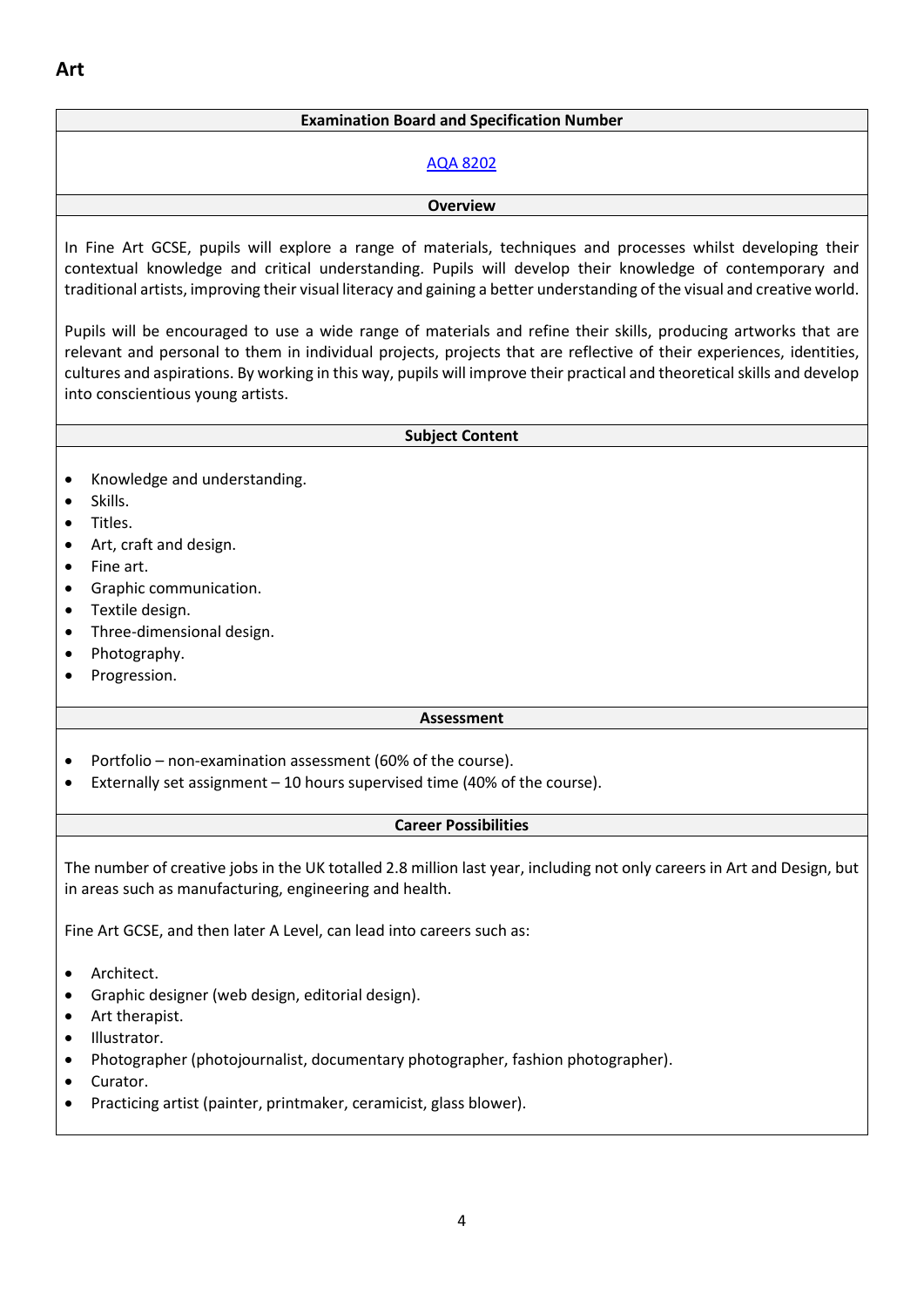# **Business Studies**

# **Examination Board and Specification Number**

# [Pearson Edexcel 1BS0](https://qualifications.pearson.com/content/dam/pdf/GCSE/Business/2017/specification-and-sample-assessments/GCSE_Business_Spec_2017.pdf)

#### **Overview**

GCSE Business Studies is designed for pupils finishing secondary school to learn skills for running a business, such as managing money, advertising and employing staff. While studying the first two units of this course, pupils will be introduced to the world of small businesses and will look at what makes someone a successful businessperson. They will find out how to spot an opportunity, how to develop that idea and turn that into a successful business. They will understand how to make a business effective and manage money.

# **Subject Content**

- Investigating small business enterprise; entrepreneurship; opportunity; ideas into practice; and external influences.
- Building a business growth; marketing; operations; finance; and human resources.

# **Assessment**

- Investigating small business 1 hour 30 minutes examination (50% of the course).
- Building a business 1 hour 30 minutes examination (50% of the course).

#### **Career Possibilities**

There are a range of careers where GCSE Business is useful e.g.

- Accountant.
- Trader.
- Logistics/distribution manager.
- Advertising media buyer.
- Insurance underwriter.
- Market research executive.
- Human resources officer.
- Public relations officer.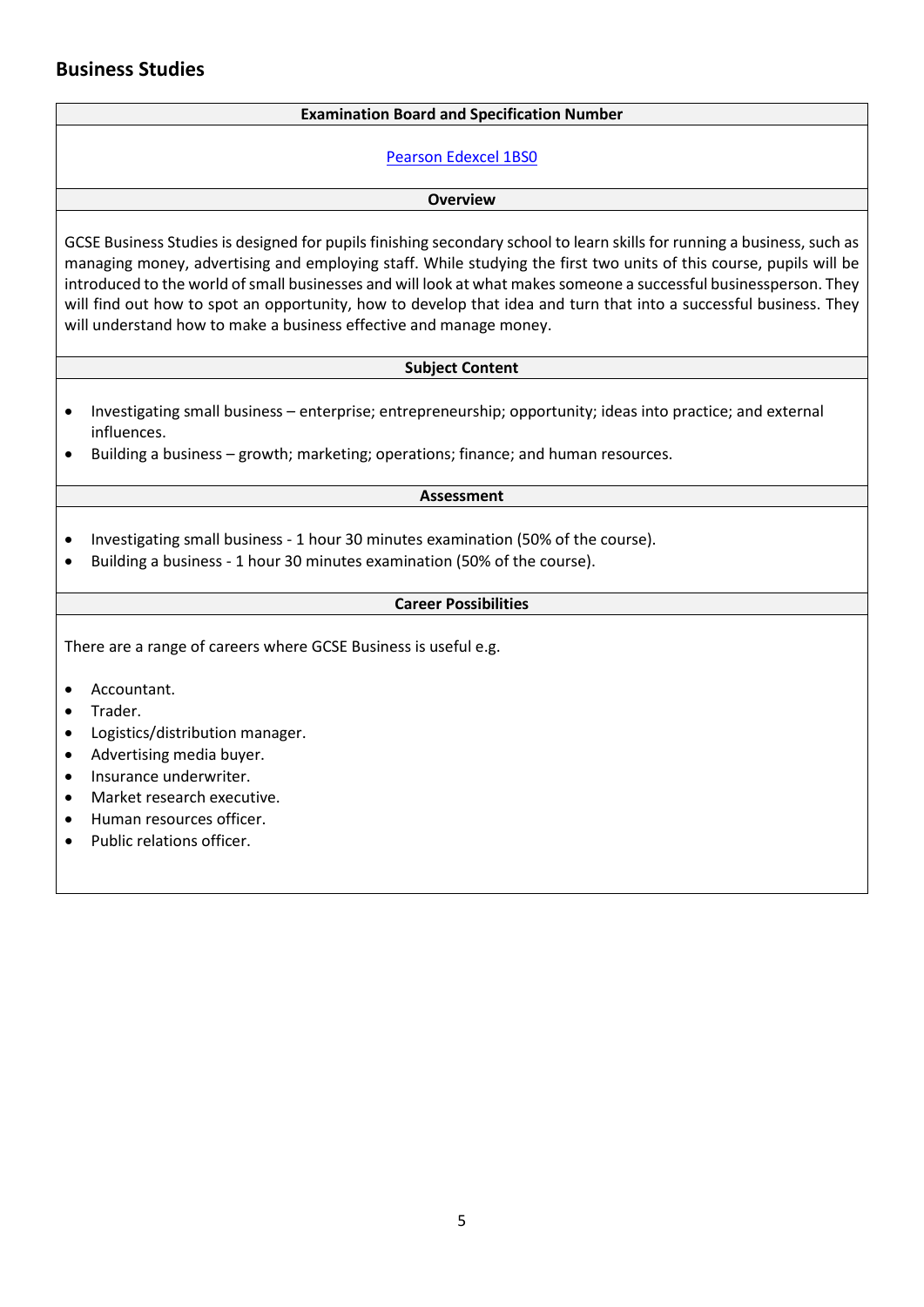# **Computer Science**

# **Examination Board and Specification Number**

# [Pearson Edexcel 1CP2](https://qualifications.pearson.com/content/dam/pdf/GCSE/Computer%20Science/2020/specification-and-sample-assessments/GCSE_L1_L2_Computer_Science_2020_Specification.pdf)

#### **Overview**

In GCSE Computer Science, pupils will learn about the fundamental computing principles and concepts, such as logic and algorithm design. They will learn to analyse problems in computational terms by solving real problems and will design, code and debug their own programs. Pupils will also learn how to think creatively and analytically. Pupils will do this by learning about how digital systems like computers and smart phones work and communicate with one another. Finally, they will study the impacts of digital technology on individuals and the wider society.

# **Subject Content**

- Decomposition and abstraction.
- Algorithms.
- Truth tables.
- Binary.
- Data representation.
- Data storage and compression.
- Programming.
- Coding.
- Hardware and software.
- Networks and network security.
- Cybersecurity.
- Ethical, legal and environmental impacts of digital technology on wider society, including issues of privacy.

#### **Assessment**

- Principles of Computer Science 1 hour 30 minutes examination (50% of the course).
- Application of Computational Thinking 2 hour onscreen examination (50% of the course).

# **Subject Specific Requirements**

• Pupils should be operating at a least a Grade 5 for Mathematics.

# **Career Possibilities**

- Web developer.
- Game designer/developer.
- Software architect.
- Application analyst.
- Applications developer.
- Cyber security analyst.
- Data analyst.
- Database administrator.
- Forensic computer analyst.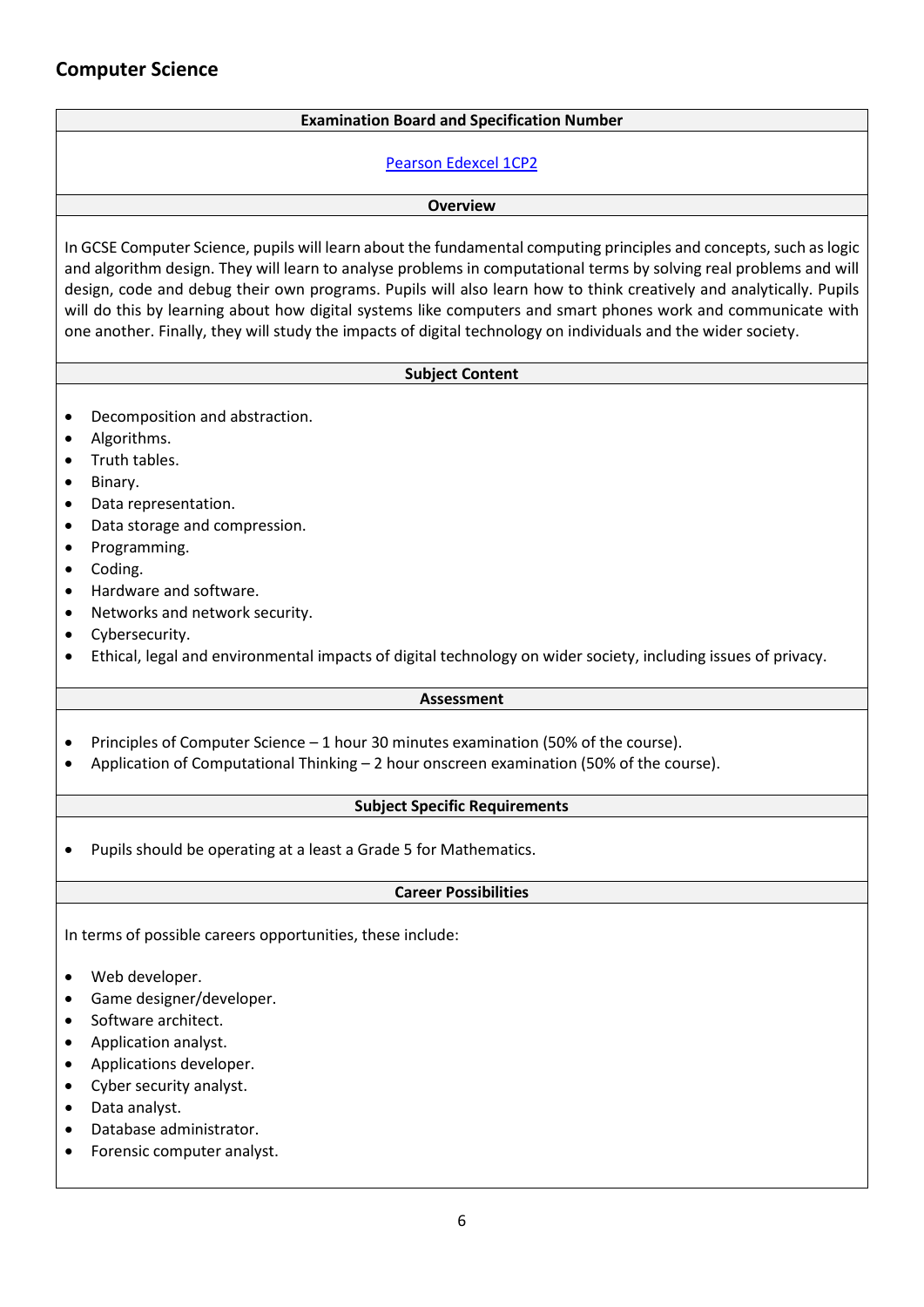# **Drama**

#### **Examination Board and Specification Number**

# [OCR J316](https://www.ocr.org.uk/Images/242630-specification-accredited-gcse-drama-j316.pdf)

#### **Overview**

GCSE Drama is designed to allow pupils to develop their practical, theoretical and analytical skills. The focus of creativity, communication and culture runs through pupils' work and their deconstruction of live theatre, devised theatre and published texts strengthens their deeper understanding of the performing arts.

GCSE Drama is not simply about 'becoming an actor'; the course has many transferable skills which can be applied to other areas of study and future careers.

# **Subject Content**

- Devising drama research and explore a stimulus; work collaboratively and create devised drama.
- Presenting and performing texts develop and apply theatrical skills in acting or design by presenting a showcase of two extracts from a performance text.
- Performance and response explore practically a performance text to demonstrate knowledge and understanding of drama; and analyse and evaluate a live theatre performance.

#### **Assessment**

- Devising non-examination assessment (30% of the course).
- Presenting and performing texts non-examination assessment (30% of the course).
- Performance and response 1 hour 30 minutes examination assessment (40% of the course).

# **Career Possibilities**

- Actor.
- Presenter.
- Voice over.
- Teacher.
- Director.
- Drama therapist.
- Researcher.
- Lighting/sound/costume designer.
- TV/Theatre crew.
- Playwright.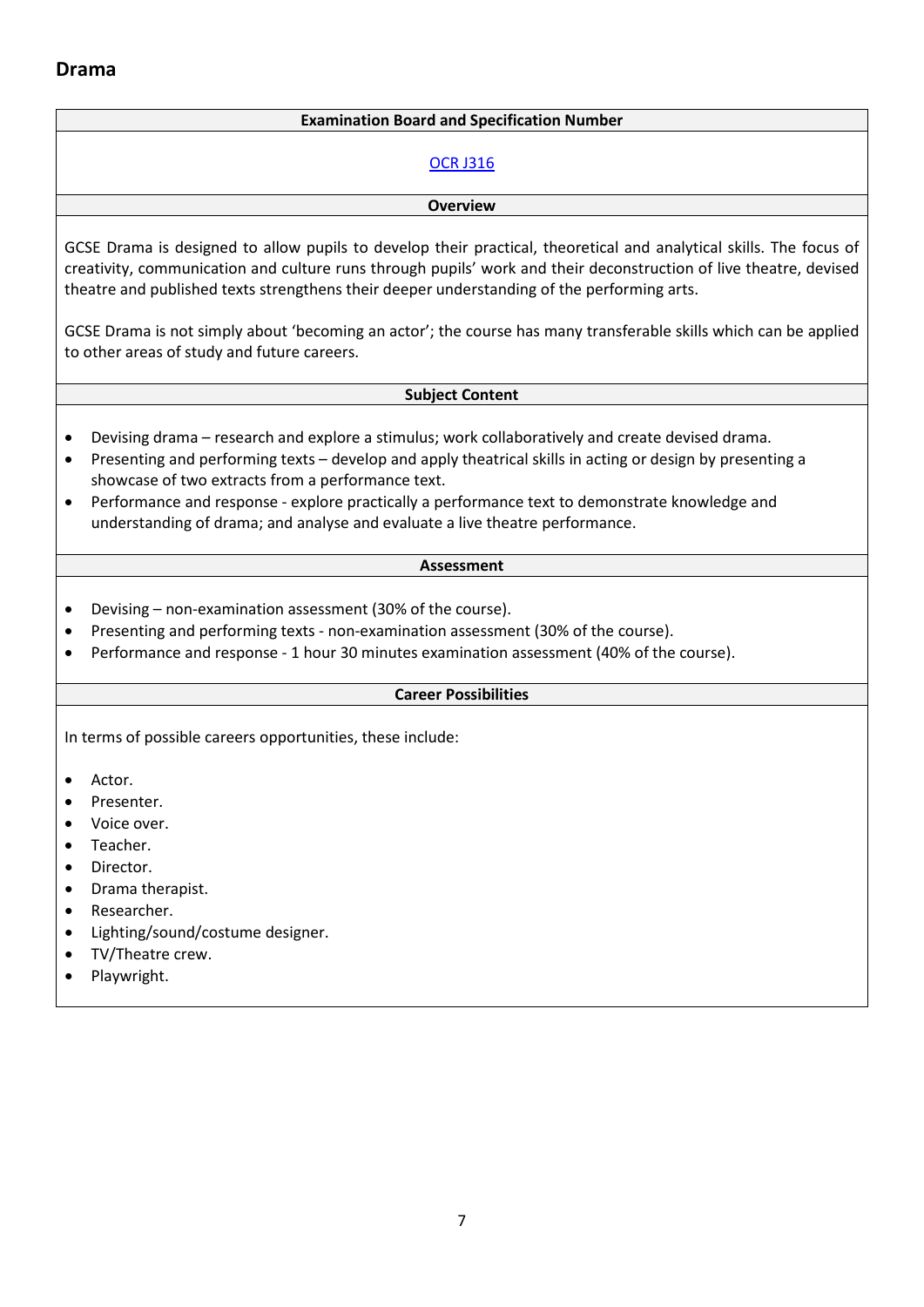# **DT (Graphic Products)**

# **Examination Board and Specification Number**

#### [Pearson EDXECEL 1DT0](https://qualifications.pearson.com/content/dam/pdf/GCSE/design-and-technology/2017/specification-and-sample-assessments/Specification-GCSE-L1-L2-in-Design-and-Technology.pdf)

#### **Overview**

GCSE Design and Technology will prepare pupils to participate confidently and successfully in an increasingly technological world. Pupils will gain awareness and learn from wider influences on Design and Technology including historical, social, cultural, environmental and economic factors. Pupils will also get the opportunity to work creatively when designing, making and applying technical and practical expertise.

In order to make effective design choices, pupils will learn and utilise a breadth of core technical knowledge and understanding that consists of new and emerging technologies, energy generation and storage, developments in new materials, systems approach to designing, mechanical devices, materials and their working properties.

#### **Subject Content**

- Component 1 impact of new and emerging technologies; critical evaluation; design decisions; ethics; energy generation; smart materials; mechanical devices; electronic systems; programmable components; and material categories.
- Component 2 investigation of needs and research; product specification; design ideas; review of ideas; development of ideas into a chosen design; communication of design ideas; manufacture; quality and accuracy; testing; and evaluation.

#### **Assessment**

- Component 1 1 hour 30 minutes examination (50% of the course).
- Component 2 non-examination assessment (50% of the course).

#### **Career Possibilities**

- Advertising art director.
- Automotive engineer.
- Furniture conservator/restorer.
- Graphic designer.
- Materials engineer.
- Product manager.
- Production designer, theatre/television/film.
- Purchasing manager.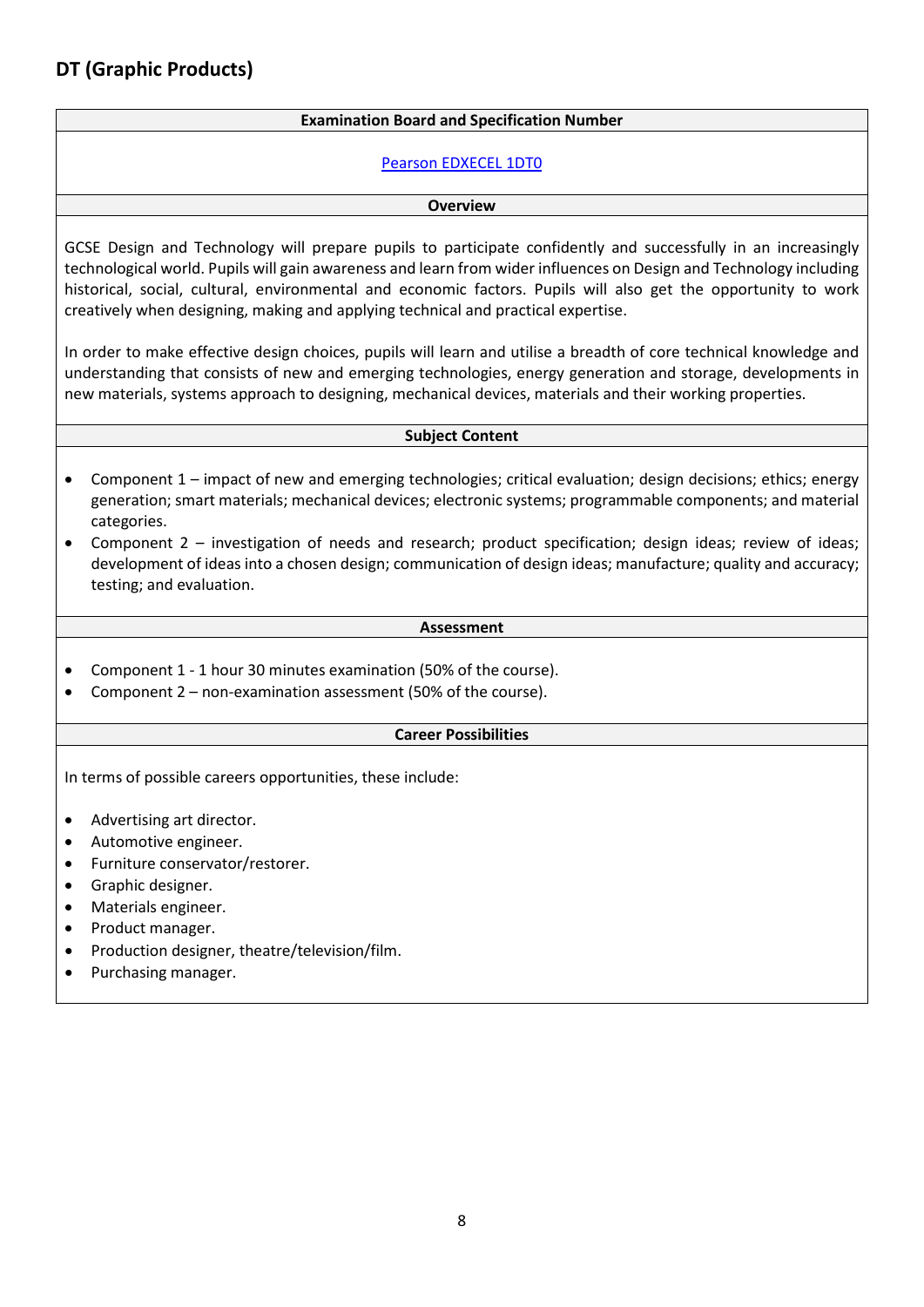# **Examination Board and Specification Number**

# [AQA 8585](http://filestore.aqa.org.uk/resources/food/specifications/AQA-8585-SP-2016.PDF)

#### **Overview**

GCSE Food Preparation and Nutrition involves learning about foods, cooking processes, the science of food and understanding about nutrition, diets and health. It equips pupils with a range of culinary skills and comprehensive knowledge and opens their eyes to a world of career opportunities reaching far beyond the hospitality industry. It will also give pupils the confidence to cook with ingredients from around the world.

#### **Subject Content**

- Food preparation and skills.
- Food preparation and cooking techniques.
- Food, nutrition and health.
- Food science.
- Food safety.
- Food choice.
- Food provenance.

#### **Assessment**

- Food preparation and nutrition 1 hour 45 minutes examination (50% of the course).
- Food investigation and preparation assessment non-examination assessment (50% of the course).

# **Career Possibilities**

- Chef.
- Restaurant manager.
- Production manager.
- Food technologist.
- Nutritional therapist.
- Quality control officer.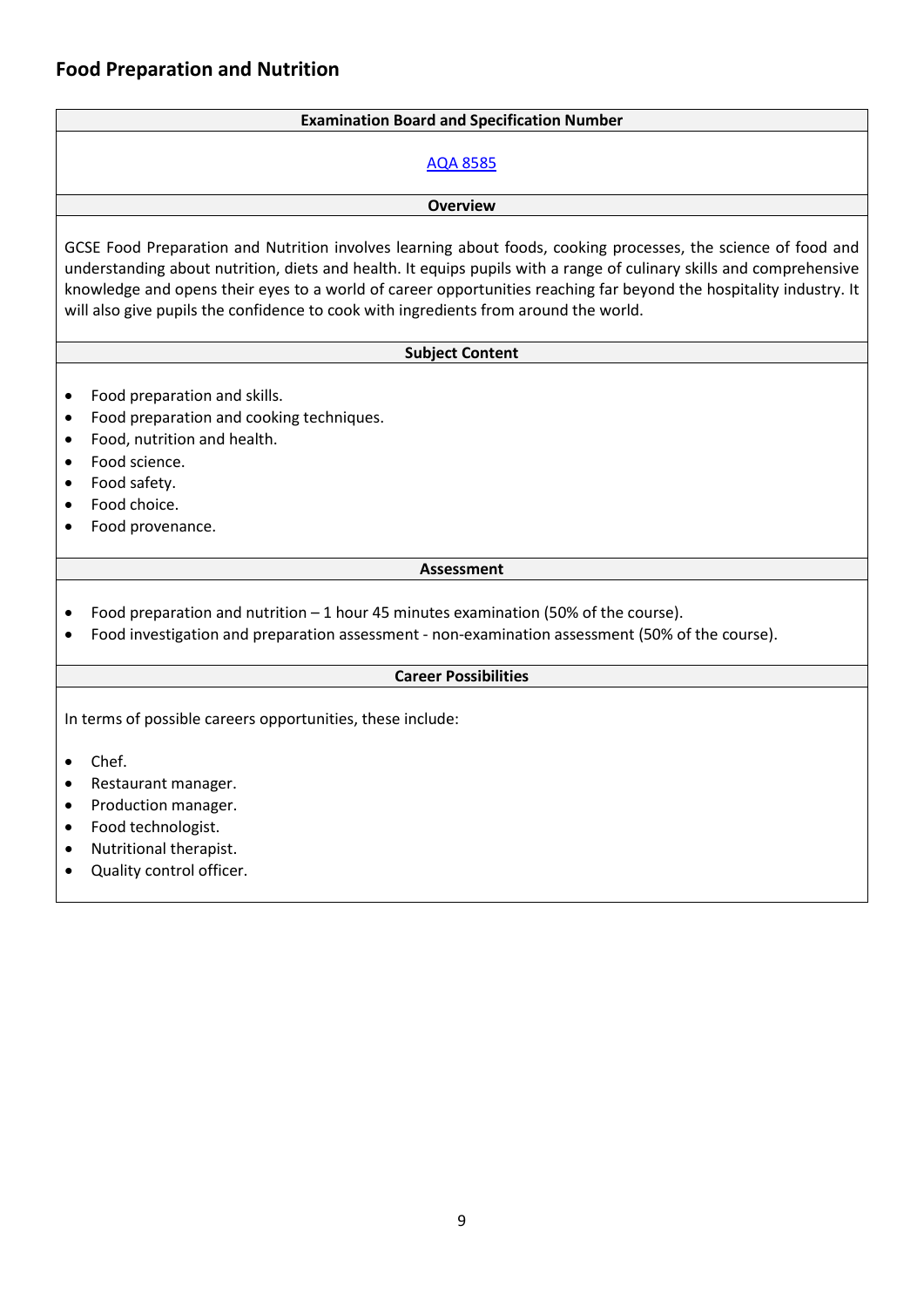# **Geography**

# **Examination Board and Specification Number**

# [AQA 8035](https://filestore.aqa.org.uk/resources/geography/specifications/AQA-8035-SP-2016.PDF)

#### **Overview**

In GCSE Geography pupils are given the opportunity to understand more about the world, the challenges it faces and their place within it. The course will deepen their understanding of geographical processes, change and complex people-environment interactions at different scales. It will also develop pupils' competence in using a wide range of investigative skills and approaches and enable young people to become globally and environmentally informed and thoughtful, enquiring citizens.

# **Subject Content**

- Living with the physical environment coasts; rivers; tectonic hazards; and ecosystems.
- Challenges in the human environment urban living; sustainable living; development; and the wider world.
- Geographical applications map reading; and statistical analysis.
- Geographical skills.

#### **Assessment**

- Living with the physical environment 1 hour 30 minutes examination (35% of the course).
- Challenges in the human environment 1 hour 30 minutes examination (35% of the course).
- Geographical applications and skills 1 hour 15 minutes examination (30% of the course).

#### **Career Possibilities**

- Conservation officer.
- Environmental consultant.
- Town planner.
- Geographical information systems officer.
- Teacher/lecturer.
- Journalist.
- Wide variety of jobs in the tourist industry.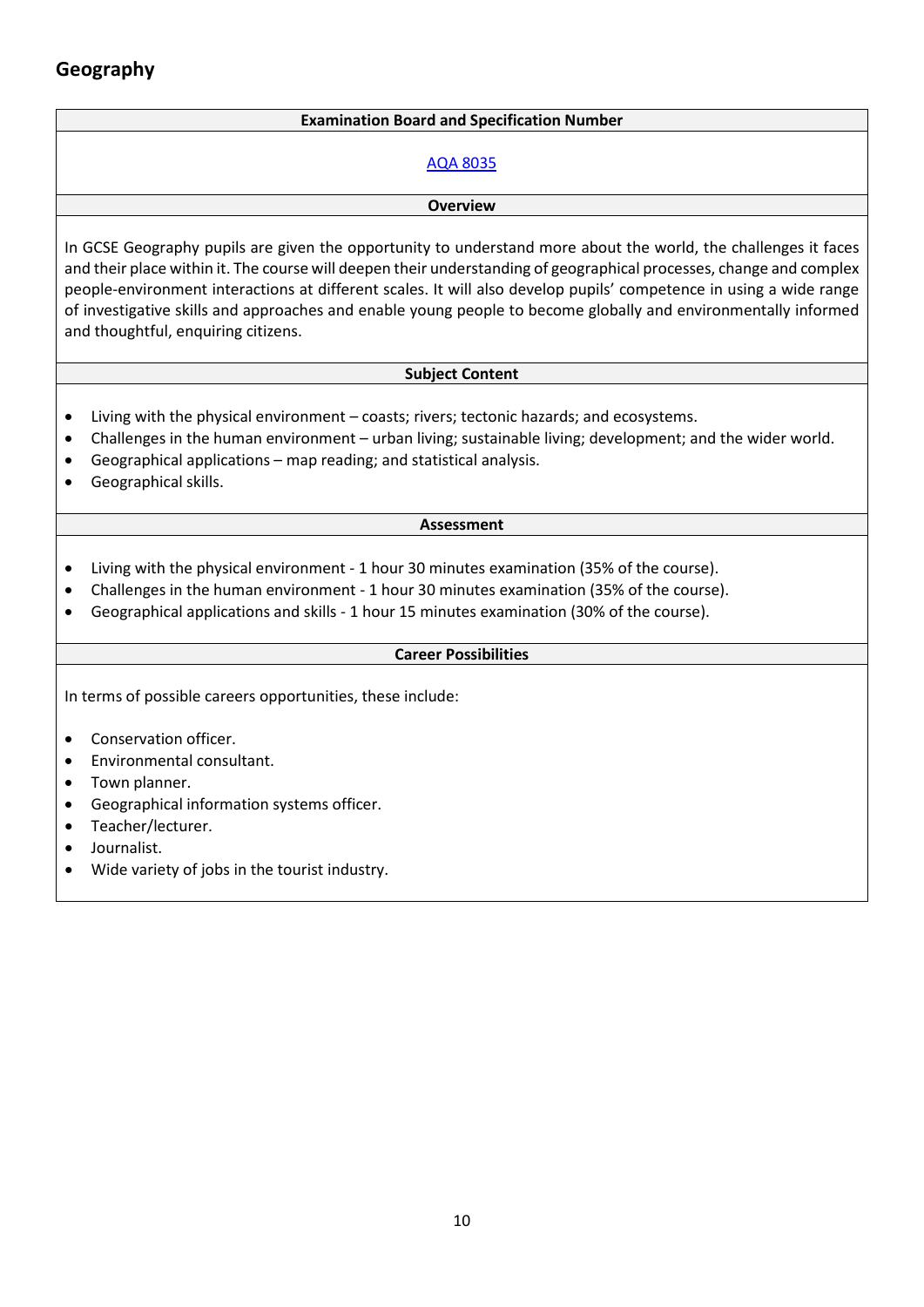# **History**

# **Examination Board and Specification Number**

#### [Pearson Edexcel 1HI0](https://qualifications.pearson.com/content/dam/pdf/GCSE/History/2016/specification-and-sample-assessments/GCSE_History_(9-1)_Specification_Issue_2.pdf)

#### **Overview**

Studying GCSE History allows pupils to make sense of the world around them by understanding how we got to where we are today. Understanding the past enables pupils to learn from mistakes of others, analyse the key issues and understand what drives change and how the past influences the present.

# **Subject Content**

- Thematic study and historic environment medicine in Britain c1250- present.
- Period study and British depth study Early Elizabethan England 1558–88 and American West c1835–c1895.
- Modern depth study USA 1954–75: conflict at home and abroad.

#### **Assessment**

- Thematic study and historic environment 1 hour 15 minutes examination (30% of the course).
- Period study and British depth study  $-1$  hour 45 minutes examination (40% of the course).
- Modern depth study  $-1$  hour 20 minutes examination (30% of the course).

#### **Career Possibilities**

- Journalism.
- Law.
- Teaching.
- Academia.
- Research.
- Archaeology.
- Anthropology.
- Film and television.
- Government and politics.
- Costume and set design.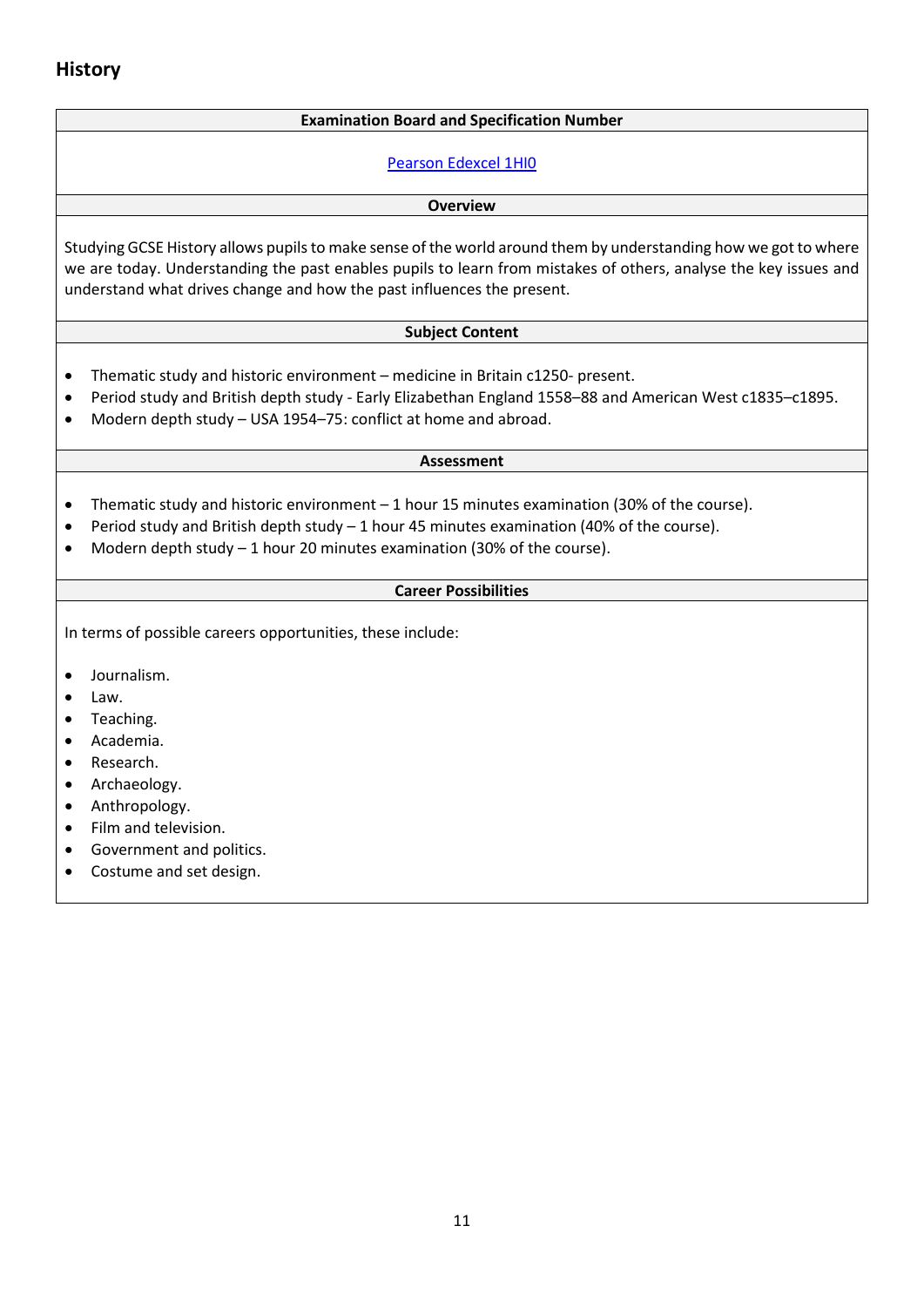# **ICT (Creative Media)**

# **Examination Board and Specification Number**

#### [OCR Level 2 J834](https://ocr.org.uk/Images/610942-specification-cambridge-nationals-creative-imedia-j834.pdf?hsCtaTracking=f5b3f6ca-c0f5-4f00-8bd5-797f055a45db%7Cfd6adf3d-4865-4068-8fd3-0d014e560d7a)

#### **Overview**

ICT (Creative Media) promotes independence, creativity and awareness of the digital media sector. It also equips pupils with a range of creative media skills and provides opportunities to develop, in context, desirable, transferable skills such as research, planning, and review, working with others and communicating creative concepts effectively.

The course requires a 'hands on' approach in terms of teaching and learning which highly relevant to the way young people use the technology required in creative media.

# **Subject Content**

- Creative iMedia in the media industry. You will learn about the media industry, digital media products, how they are planned, and the media codes which are used to convey meaning, create impact and engage audiences.
- Visual identity and digital graphics. You will learn to how to develop visual identities for clients and use the concepts of graphic design to create original digital graphics to engage target audiences.
- Visual imaging. You will learn how to plan, create, and review portfolios of visual imagery.

#### **Assessment**

- Creative iMedia in the media industry 1 hour 20 minutes examination (40% of the course).
- Visual identity and digital graphics non-examination assessment (30% of the course).
- Visual imaging non-examination assessment (30% of the course).

#### **Career Possibilities**

- Digital graphic designer.
- Digital illustrator / graphic artist
- Creative director.
- Media buyer.
- Web content manager.
- Social media manager.
- Blogger.
- Game developer
- TV/Film/video editor.
- Technical writer.
- Sound engineer.
- Video producer.
- Production manager.
- Public relations officer.
- Script writer.
- Editorial assistant.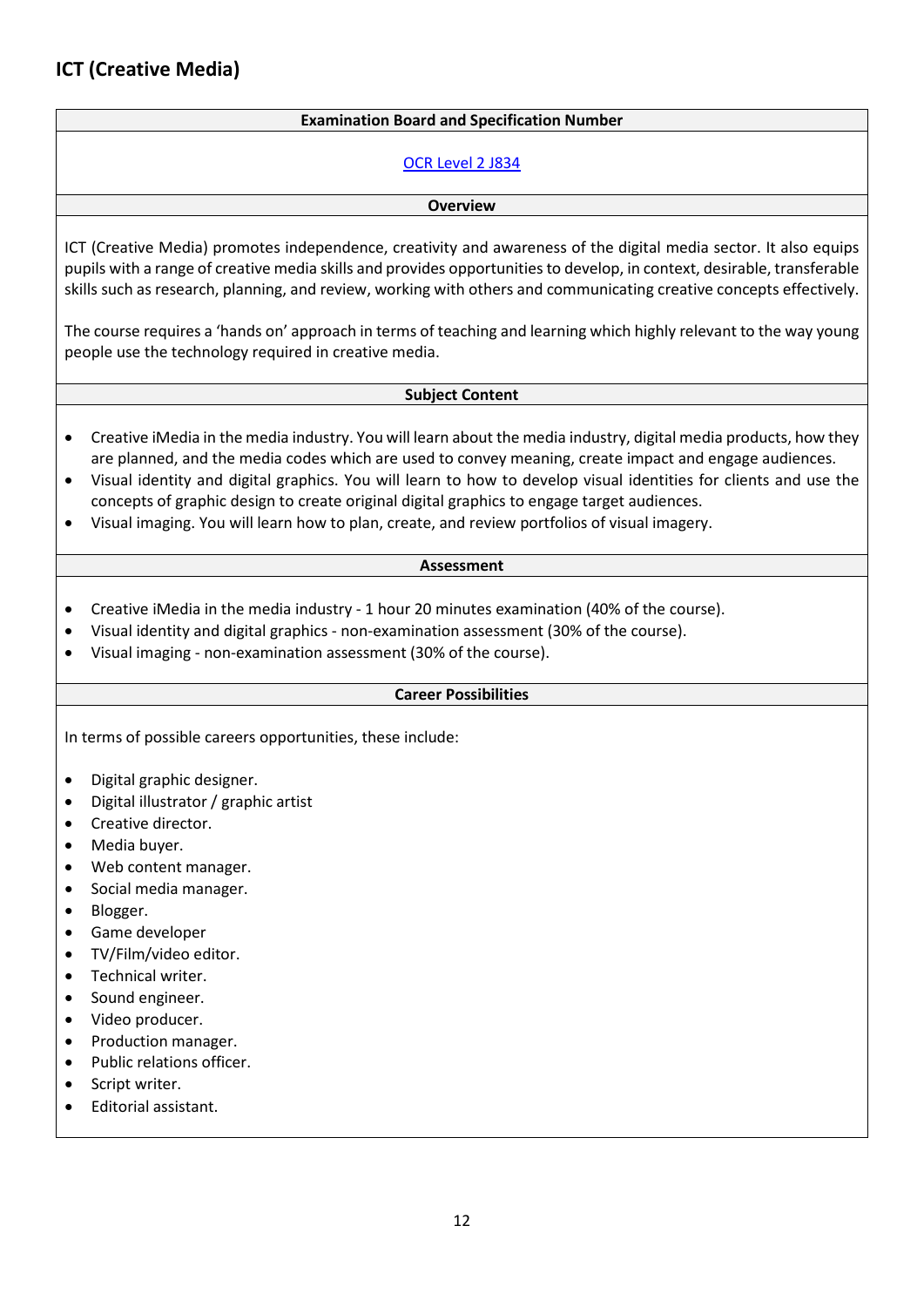**Music**

#### **Examination Board and Specification Number**

#### [Pearson EDEXCEL 1MU0](https://qualifications.pearson.com/content/dam/pdf/GCSE/Music/2016/specification/Specification_GCSE_L1-L2_in_Music.pdf)

#### **Overview**

GCSE Music provides an accessible and creative musical education, integrating the three main components of performing, composing and appraising. Pupils broaden their musical horizons within five areas of study as they explore musical context, language, performance and composition.

#### **Subject Content**

- Performing solo; ensemble; and approaches.
- Composing developing musical ideas; compositional techniques and strategies; ensuring technical control and coherence; and methods of notating composition scores.
- Appraising musical elements; musical contexts and musical language; areas of study; instrumental music 1700– 1820; vocal music; music for stage and screen; and fusions.

#### **Assessment**

- Performing non-examination assessment (30% of the course).
- Composing non-examination assessment (30% of the course).
- Appraising 1 hour 15 minutes examination (40% of the course).

#### **Career Possibilities**

- Musician.
- Teacher.
- Private music teacher.
- Music therapist.
- Television production assistant.
- Programme researcher.
- Arts administrator.
- Editorial assistant.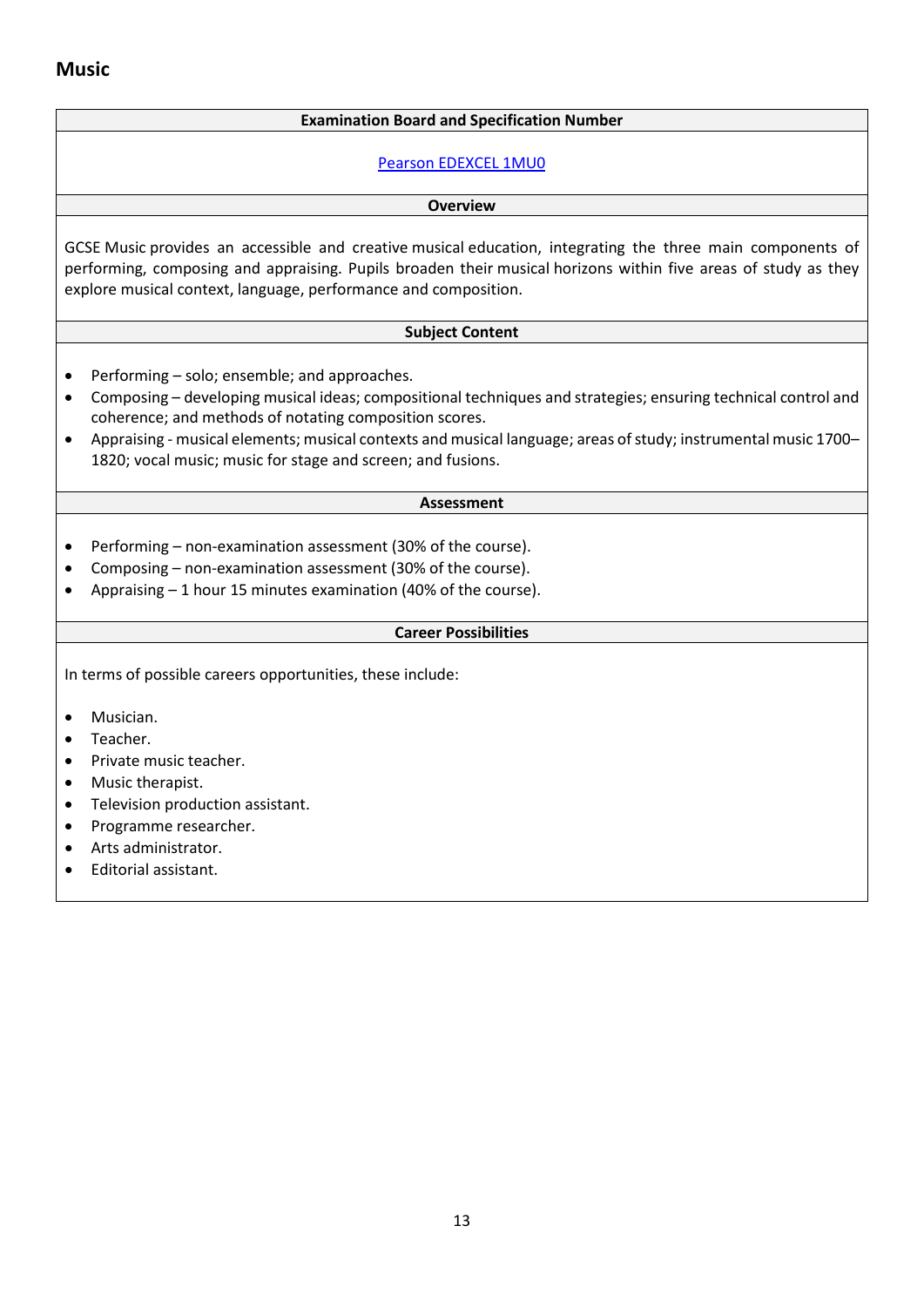# **Examination Board and Specification Number**

#### [Pearson EDEXCEL 1PE0](https://qualifications.pearson.com/content/dam/pdf/GCSE/Physical%20Education/2016/Specification%20and%20sample%20assessments/GCSE-physical-education-2016-specification.pdf)

#### **Overview**

GCSE P.E will provide pupils with the knowledge, understanding, skills and values they need to be able to develop and maintain their performance in physical activities and more generally how physical activities benefit health, fitness and well-being.

Pupils develop their theoretical knowledge and understanding of applied anatomy and physiology, movement analysis and physical training, so that they can use this knowledge to analyse and evaluate performance and devise informed strategies for improving/optimising their own practical performance. Pupils also develop their knowledge and understanding of the contribution that physical activity and sport make to health, fitness and well-being and how these can impact on their own performance.

Sports psychology is also covered, with a focus on skill development, through relevant practice, guidance and feedback. Key socio-cultural influences that can affect people's involvement in physical activity and sport will also be covered.

#### **Subject Content**

- Fitness and body systems applied anatomy and physiology; movement analysis; physical training; and use of data.
- Health and performance health, fitness and well-being; sport psychology; socio-cultural influences; and use of data.
- Practical performance skills during individual and team activities; and general performance skills.
- Personal Exercise Plan (PEP) aim and planning analysis; carrying out and monitoring the PEP; and evaluation of the PEP.

#### **Assessment**

- Fitness and body systems 1 hour 45 minutes examination (36% of the course).
- Health and performance 1 hour 15 minutes examination (24% of the course).
- Practical performance non-examination assessment (30% of the course).
- Personal Exercise Plan (PEP) non-examination assessment (10% of the course).

#### **Career Possibilities**

- Professional sportsperson.
- Sports scientist.
- Sports psychologist.
- PE teacher.
- Physiotherapist.
- Sports coach/consultant.
- Diet and fitness instructor.
- Personal trainer.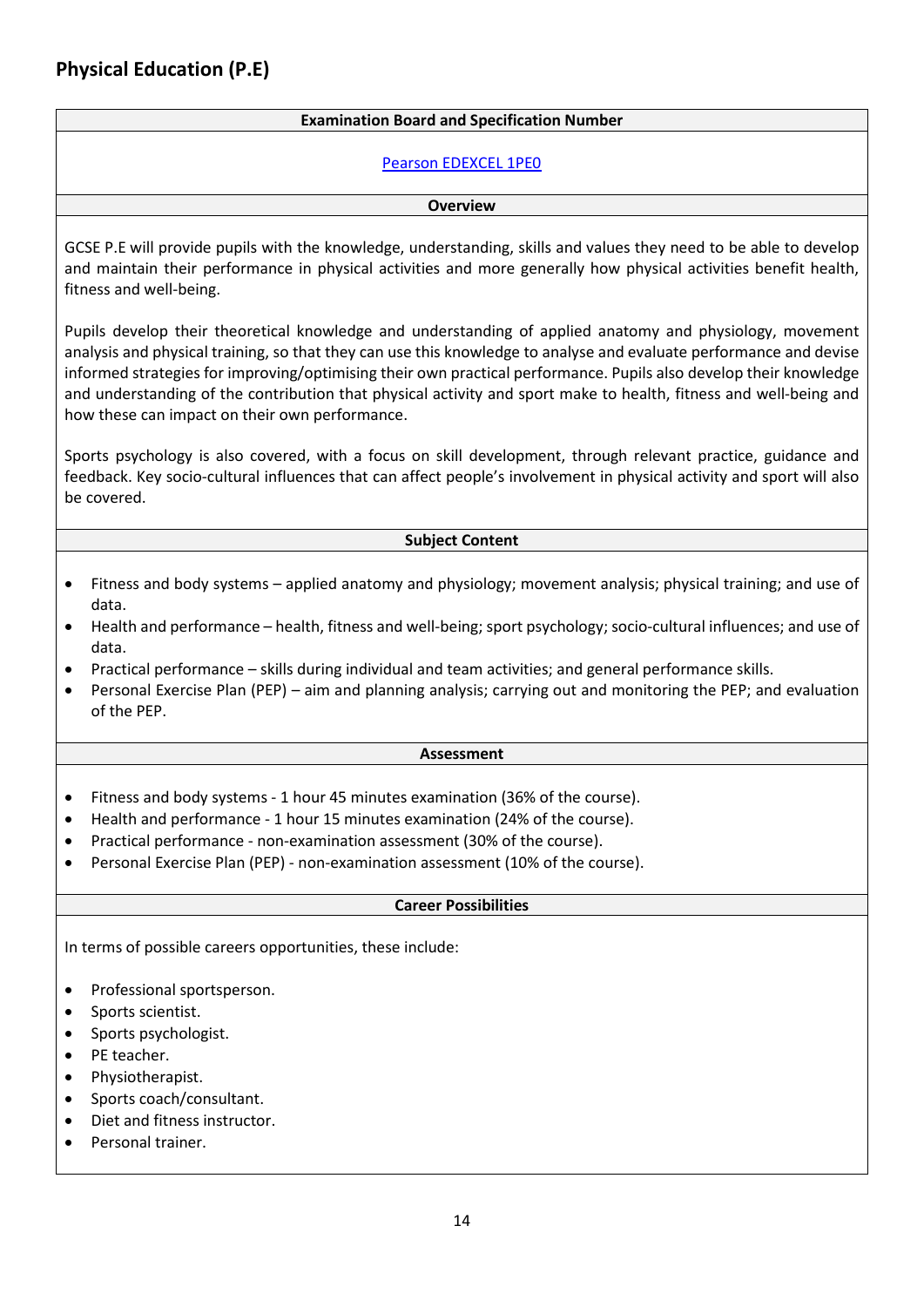# **Examination Board and Specification Number**

# [Pearson EDXECEL 1RA0](https://qualifications.pearson.com/content/dam/pdf/GCSE/Religious%20Studies/2016/Specification%20and%20sample%20assessments/Specification-GCSE-L1-L2-Religious-Studies-A-June-2016-Draft-4.pdf)

#### **Overview**

GCSE R.E aims to develop pupils' knowledge and understanding of key religions such as Christianity and Islam as well as non-religious beliefs such as Humanism. Pupils will be exposed to sacred texts and learn how to construct informed and balanced written arguments with both depth and breadth.

Pupils will have the opportunity to engage with questions of belief, value, meaning, purpose, truth and ultimately reflect on their own beliefs, values and attitudes.

Ultimately, the course aims to prepare pupils for adult life in a pluralistic society and global community as religiously informed, thoughtful and engaged citizens.

# **Subject Content**

- Study of religion beliefs and teachings; practices; sources of wisdom and authority; forms of expression; and ways of life.
- Study of second religion beliefs and teachings; and practices.
- Philosophy and ethics arguments for the existence of God; religious teachings on relationships and families in the 21<sup>st</sup> century.

#### **Assessment**

- Study of religion 1 hour 45 minutes examination (50% of the course).
- Study of second religion 50 minutes examination (25% of the course).
- Philosophy and ethics 50 minutes examination (25% of the course).

# **Career Possibilities**

- Theologist.
- Advice worker.
- Archivist.
- Charity officer.
- Civil Service administrator.
- Community development worker.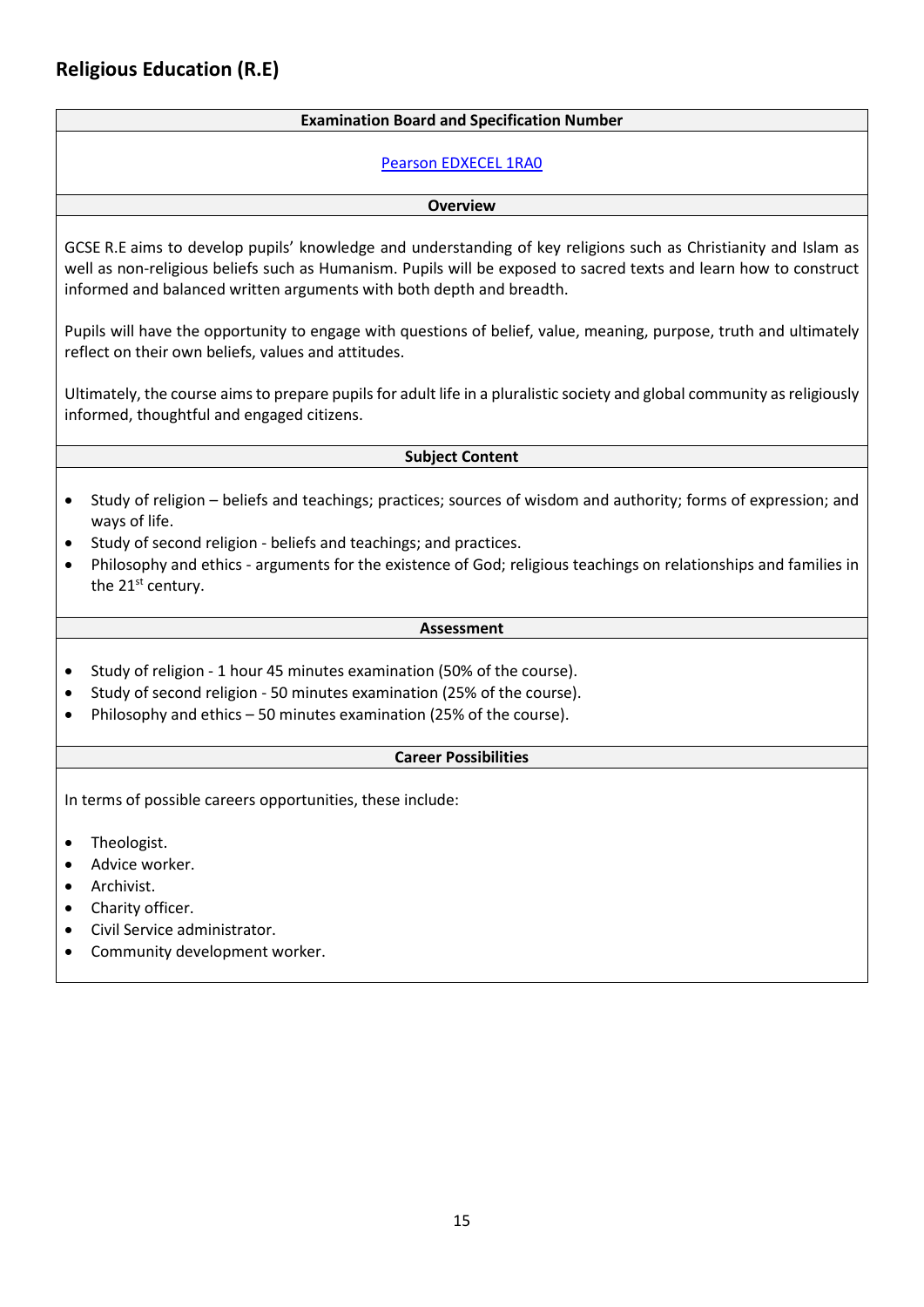# **Sociology**

# **Examination Board and Specification Number**

# [AQA 8192](https://filestore.aqa.org.uk/resources/sociology/specifications/AQA-8192-SP-2017.PDF)

#### **Overview**

GCSE Sociology helps pupils to gain knowledge and understanding of key social structures, processes and issues through the study of families, education, crime and deviance and social stratification. Pupils will develop their analytical, assimilation and communication skills by comparing and contrasting perspectives on a variety of social issues, constructing reasoned arguments, making substantiated judgements and drawing reasoned conclusions.

By studying Sociology, pupils will develop transferable skills, including how to investigate facts and make deductions; develop opinions and new ideas on social issues; and analyse and better understand the social world.

# **Subject Content**

- The sociological approach.
- Social structures, social processes and social issues.
- Families.
- Education.
- Crime and deviance.
- Social stratification.
- Sociological research methods.

#### **Assessment**

- The sociology of families and education 1 hour 45 minutes examination (50% of the course).
- The sociology of crime and deviance and social stratification 1 hour 45 minutes examination (50% of the course).

# **Career Possibilities**

- Advice worker.
- Community development worker.
- Teacher.
- Further education teacher.
- Higher education lecturer.
- International aid/development worker.
- Policy officer.
- Social researcher.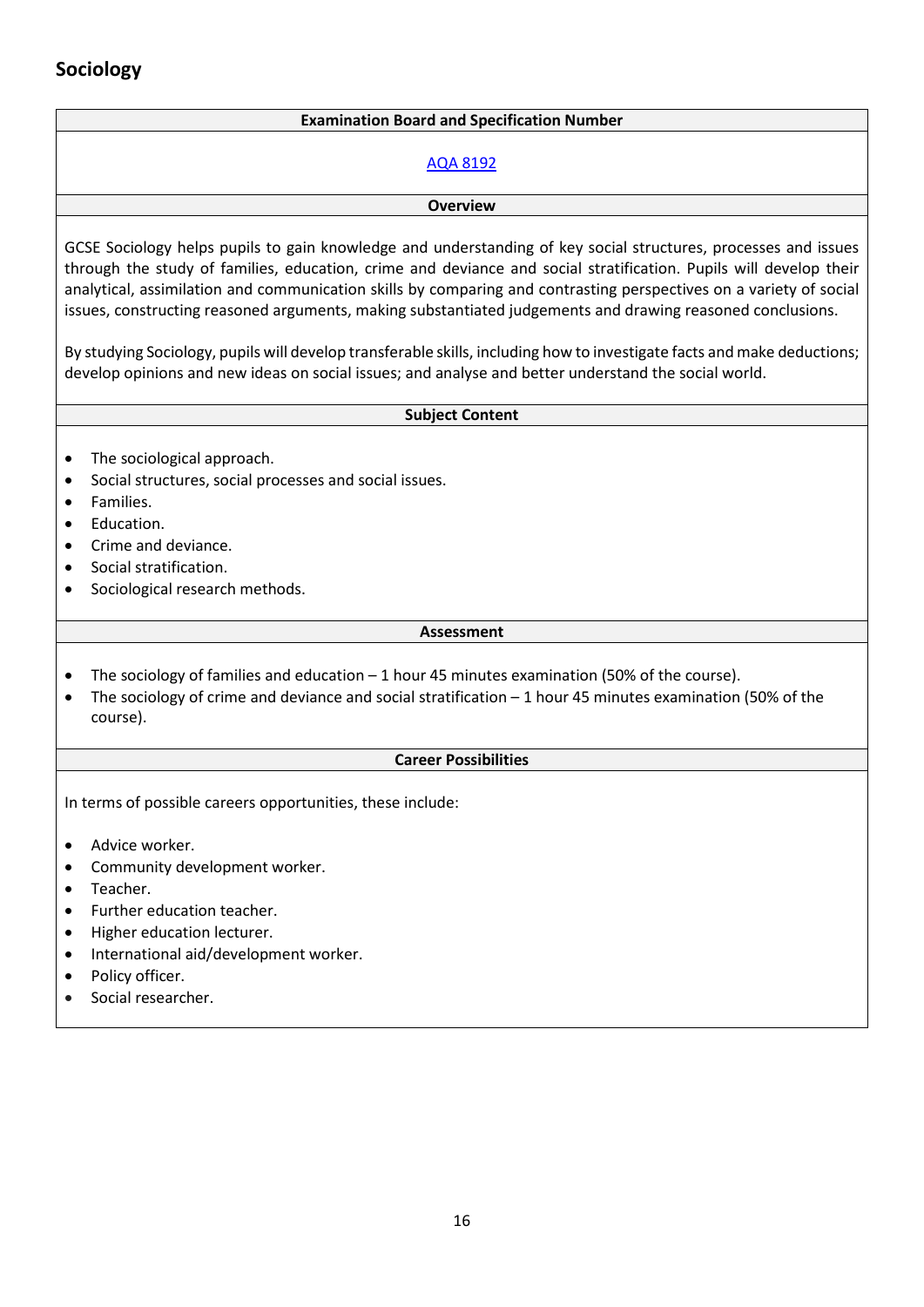# **Statistics**

# **Examination Board and Specification Number**

# [Pearson EDEXCEL 1ST0](https://qualifications.pearson.com/content/dam/pdf/GCSE/Statistics/2017/specification-and-sample-assessments/gcse-9-1-statistics-specification.pdf)

#### **Overview**

Statistics is about making decisions when there is uncertainty. Perhaps one of the most versatile areas of maths, it gives pupils the skills to collect, analyse, interpret and present data.

Making well-reasoned predictions about the future, as well as making justified assumptions about why something has happened, are some of the key rationales in the study of statistics.

GCSE Statistics involves studying probabilities, manipulating datasets, exploring sampling methods and forming scientific hypotheses.

#### **Subject Content**

- Statistical enquiry cycle planning; processing; presenting; interpretation; and evaluation.
- General content planning; types of data; population and sampling; collecting data; tabulation; diagrams; representation; measures of central tendency; measures of dispersion; summary statistics; scatter diagrams; correlation; time series; quality assurance; estimation; and probability.

# **Assessment**

- Paper  $1 1$  hour 30 minutes examination (50% of the course).
- Paper 2 1 hour 30 minutes examination (50% of the course).

# **Career Possibilities**

- Business analyst.
- Chartered accountant.
- Economist.
- Financial manager.
- Financial trader.
- Insurance underwriter.